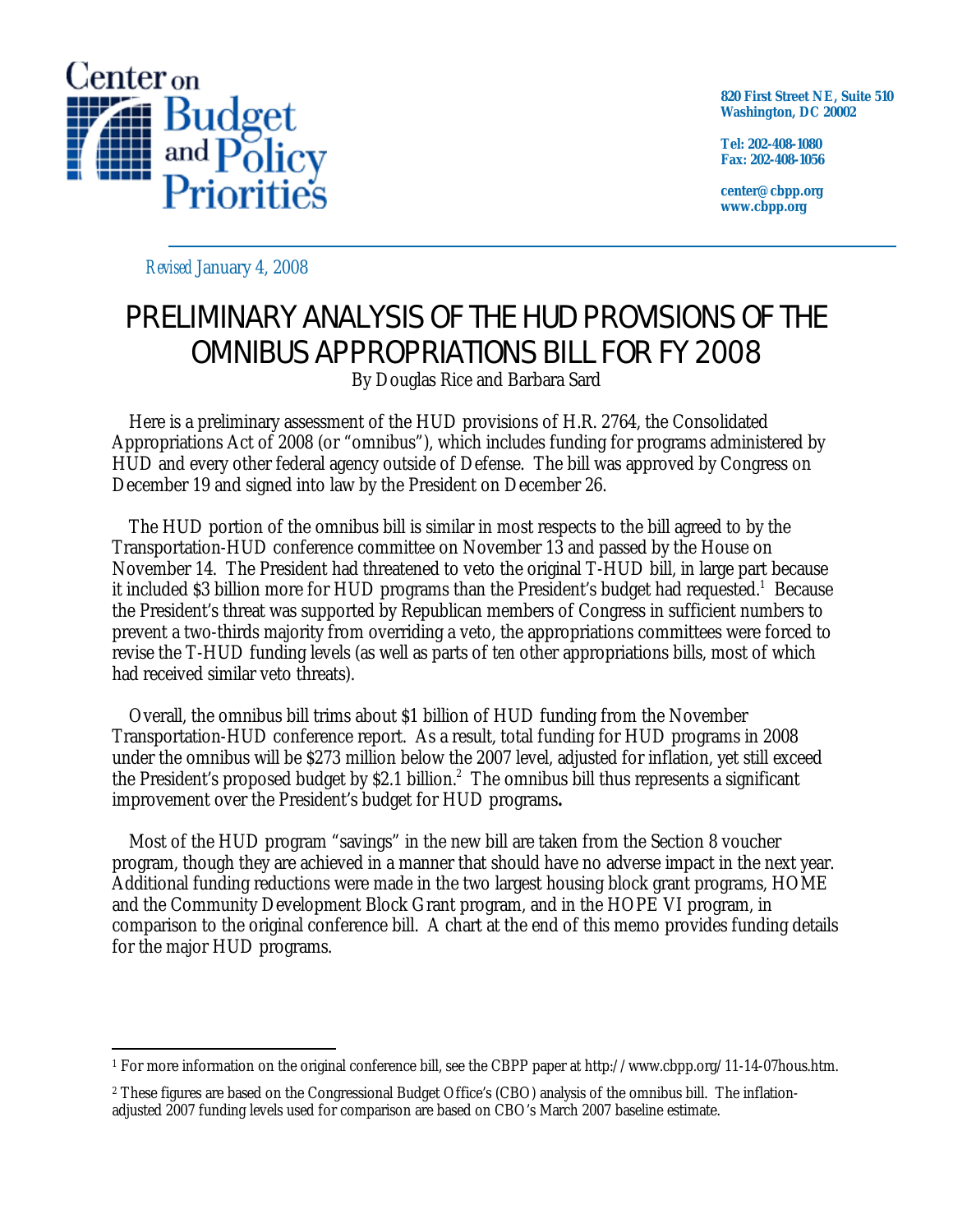## Section 8 Voucher Program

 The Section 8 voucher section of the omnibus contains two changes from the original conference bill.

- First, total voucher funding for 2008 is reduced to \$16.391 billion, \$45 million less than the conference bill, but still \$471 million above 2007 funding. (In this memo, all program-level funding comparisons are based on 2007 funding figures that are not adjusted for inflation.) The amount included for voucher renewals under this total (\$14.66 billion, \$35 million less than the conference bill) *will be sufficient to renew all vouchers in use during FY 2007*, according to CBPP's estimates, and likely will be adequate to renew additional vouchers leased during the final quarter of calendar year 2007.<sup>3</sup> In addition, the omnibus retains funding for approximately 15,000 new incremental vouchers, including \$20 million for the Family Unification Program (\$10 million less than the conference bill), \$75 million for new HUD-VASH vouchers, and \$30 million for new vouchers for non-elderly people with disabilities.<sup>4</sup>
- Second, the voucher renewal funding formula is modified for housing agencies with large unspent balances of funding from prior years. Like the conference bill, the omnibus bases most agencies' 2008 renewal funding on their actual leasing and costs during federal fiscal year 2007 (with adjustments for costs associated with the Family Self Sufficiency program, new tenantprotection vouchers, and commitments of project-based vouchers). A new provision, however, states that agencies' renewal funding shall be reduced by an amount equal to:

*the unusable amount* (as determined by the Secretary, due to limits…[on] an agency's authorized level of units under contract) in such agency's net restricted assets account…which exceeds 7 percent of the amount of renewal funding allocated to the agency for the calendar year 2007 funding cycle [emphasis added].

Generally, this policy appears to reflect an underlying judgment that it is better to reduce large, unusable voucher funding reserve balances — and thereby to retain funding for voucher renewals, the first incremental vouchers in six years, and key investments in public housing, project-based Section 8 renewals, and other HUD programs — than to enable agencies to maintain these balances for possible use in future years. This new policy is linked to budgetary savings of \$723 million in FY 2008, the lion's share of the difference between the HUD portion of the omnibus and the original conference bill.

 $\overline{a}$ 3 The omnibus bill text released prior to the House vote showed \$14.695 for voucher renewals, an amount identical to the original conference report. As noted above, however, total funding for the Section 8 voucher account was reduced by \$45 million, including a \$10 million reduction in funding for vouchers for the Family Unification Program. The source of the remaining \$35 million in reductions is left unclear in the bill. We assume that the remaining \$35 million in reductions will come out of the renewal account.

<sup>4</sup> The omnibus bill provides only dollar amounts for the incremental vouchers, and does not specify the number of vouchers funded. The figure provided here is based on CBPP's estimate of the national average cost of a housing voucher in 2008. The actual number of vouchers funded may be higher or lower depending on local costs where the vouchers are awarded. The HUD-VASH program funds supportive housing for low-income veterans with serious mental health or substance abuse problems. Under the program, HUD-provided rental assistance is combined with supportive services funded by the Department of Veterans' Affairs. The Family Unification Program provides rental assistance needed to reunify families with children in foster care or to prevent children from entering foster care.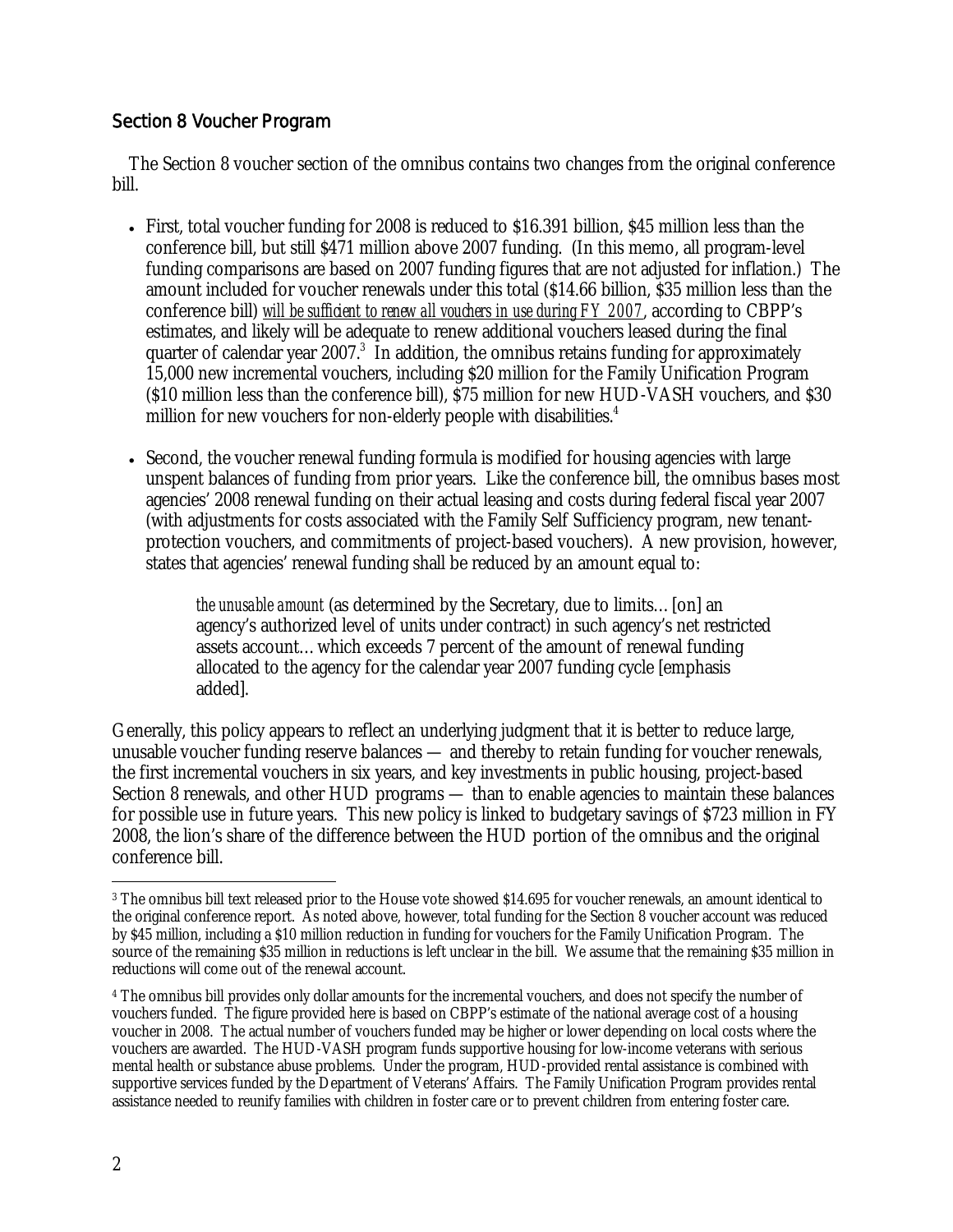Under the new bill language, if an agency has balances of unused funds from prior years that it could not use in 2008 to lease additional authorized vouchers (because the agency's renewal funding allocation plus available reserve funds would exceed the amount needed to lease 100 percent of its authorized vouchers), then its 2008 renewal funding will be reduced by an amount equal to such "unusable" reserve funds that exceed 7 percent of its 2007 renewal funding allocation. While there are significant questions about how HUD will interpret and implement this provision, it would appear to have no effect on renewal funding for housing agencies with fully "usable" reserves (i.e., where 100 percent of reserves could be used in 2008 to lease additional authorized vouchers) or with "unusable" reserves (i.e., any portion of reserves that could not be used in 2008 to lease additional authorized vouchers) in an amount that is not greater than 7 percent of its 2007 funding allocation. For example, an agency that did not use 10 percent of its vouchers in 2007 — perhaps due to HUD's delay in awarding 2007 renewal funding — would receive full renewal funding for its leased vouchers if all of its unspent funding from prior years could be used in 2008 to lease the remaining 10 percent of its authorized vouchers.

 The remainder of the voucher funding provisions in the omnibus are the same as those included in the conference bill: a modified formula is used for certain agencies in the Gulf Coast, operating under receivership, or that have overspent funds in 2007; and \$50 million is set aside for adjustments in renewal funding due to portability costs and for agencies whose leasing at the end of *calendar year*  2007 exceeds their average leasing during the *fiscal year* base period. In addition, the omnibus bill retains the requirement that HUD issue tenant protection vouchers for all otherwise eligible units that were occupied within the previous 24 months prior to demolition, disposition, or conversion. Administrative fees will be allocated based on vouchers in use, rather than being tied to the prior year's fee allocation.

#### HOME, Community Development Block Grants (CDBG), and HOPE VI

 HOME, CDBG, and HOPE VI are the only other HUD programs receiving funding reductions in the omnibus, in comparison to the original conference bill.<sup>5</sup> The HOME block grant program is funded at \$1.70 billion, a reduction of \$63 million from the conference bill level. This includes \$1.63 billion for formula grants, \$275 million less than the President requested and a cut of \$62 million below the 2007 level. $6$ 

 For CDBG formula grants, the omnibus bill provides \$3.59 billion, \$130 million less than the conference bill provided and \$117 million below the 2007 level. Like the conference bill, however, the omnibus rejects the much deeper cut of \$1.1 billion proposed by the Administration.<sup>7</sup>

<sup>-</sup>5 In addition to these program cuts, the omnibus reduced HUD's administrative accounts by \$20 million, and rescinded an additional \$10M from the Rent Supplement program.

<sup>6</sup> Again, program-level funding comparisons in this paper are based on 2007 figures that are not adjusted for inflation.

<sup>7</sup> This cut figure takes into account the Administration's proposed rescission of \$356 million from economic development and neighborhood initiatives. Because no such initiatives were funded in FY 2007, meeting the Administration's HUD budget target would have required making a \$356 million reduction in other HUD accounts. We assumed that the entire reduction would have been born by CDBG formula grants, which make up over 90 percent of community development funding administered by HUD.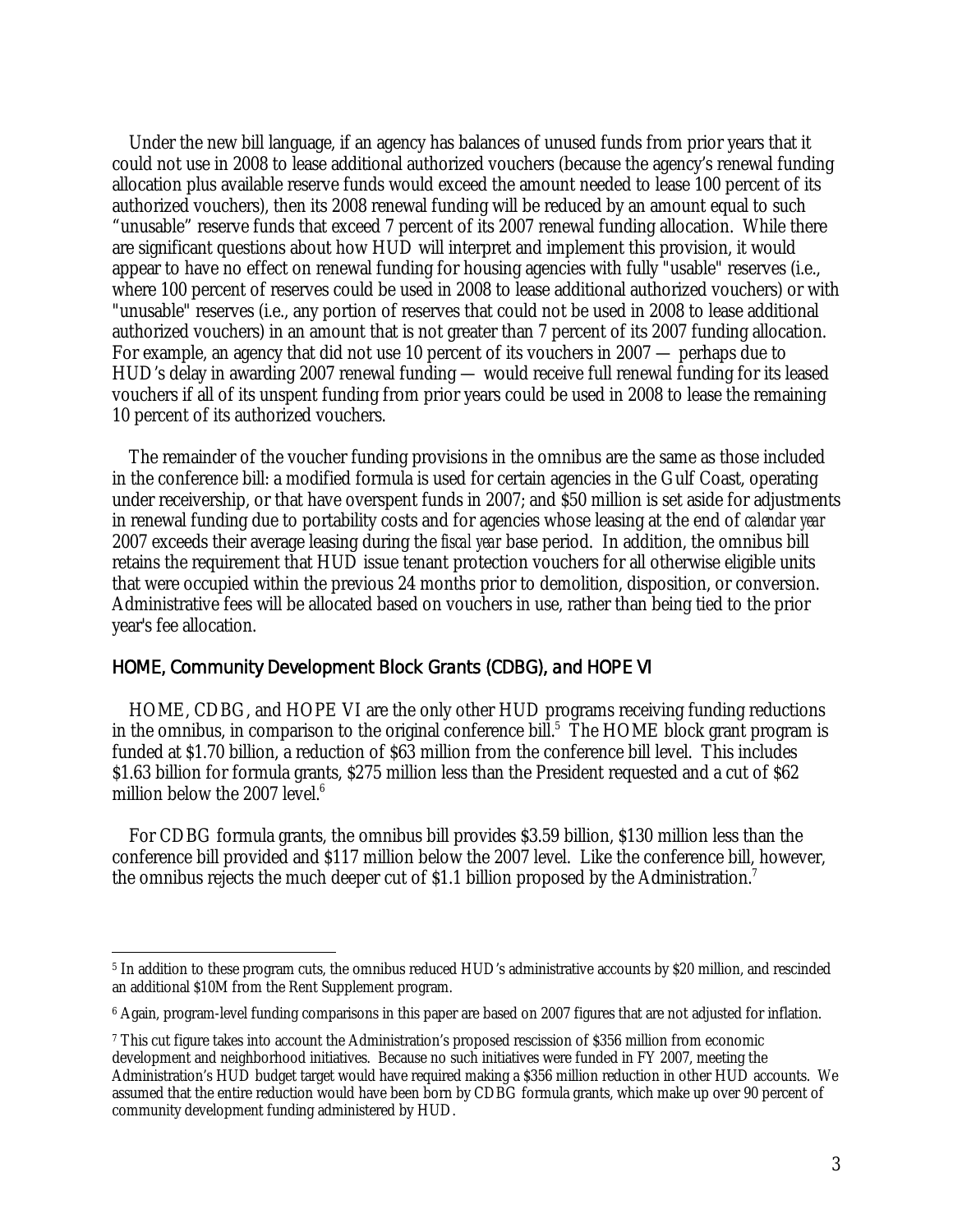Congress also rejected the Administration's proposal to eliminate the HOPE VI program, providing \$100 million for 2008, \$1 million more than in 2007 (but \$20 million less than the amount included in the original conference bill).

## Public Housing, Project-Based Section 8, and Other Programs

 The omnibus bill retains key investments made in Congress' original T-HUD conference bill. Specifically, the bill provides:

- \$4.2 billion for the public housing operating fund, \$200 million more than the President's budget request and \$336 million above the 2007 level. The public housing capital fund, which the Administration had proposed to cut by \$415 million in 2008, was level-funded by Congress at \$2.4 billion. For more discussion of the implications of these funding levels, see our paper cited in note 1.
- \$6.14 billion for renewal of project-based Section 8 contracts in FY 2008, an increase of \$310 million over 2007 and \$616 million over the President's budget request. This additional funding sends an important signal that Congress opposes the Administration's new policy of "shortfunding" Section 8 rental assistance contracts, although a substantial amount of additional funding will be needed to provide a full 12 months of funding for every renewal in FY 2008. (Again, more information about this issue is available in the paper referenced in note 1.)
- \$1.59 billion for homeless assistance, an increase of \$145 million over 2007.
- \$735 million and \$237 million for supportive housing for the elderly (Section 202) and people with disabilities (Section 811), respectively, thereby rejecting the President's proposal to slash funding for these programs.

## Mortgage Foreclosure Assistance

 The omnibus bill includes \$300 million for the Neighborhood Reinvestment Corporation, \$180 million more than the President requested, but \$20 million less than was provided in the conference bill. This funding will be distributed to housing counseling agencies to assist troubled homeowners in retaining their homes by modifying or restructuring their mortgages to prevent foreclosure.

## Immigrant eligibility restriction

 The conference report includes language first proposed in an amendment on the House floor by Rep. King (R-Iowa.) that restricts eligibility for funds provided by the bill for "homeownership assistance" to applicants who are U.S. citizens or are lawfully present and authorized to work in the U.S.<sup>8</sup> The amendment was accepted by the subcommittee chairman on the grounds that it restated current law, but its effects could go far beyond current law. For example, it could prevent legal immigrants who are elderly or have disabilities (and therefore do not have work authorization) from participating in the Section 8 homeownership program. In addition, it could delay allocation or use of CDBG and HOME funds while HUD devises instructions about the new restriction, and could tangle local grantees administering homeownership programs in a substantial amount of red tape.

 $\overline{a}$ 8 See Division K, Section 409.